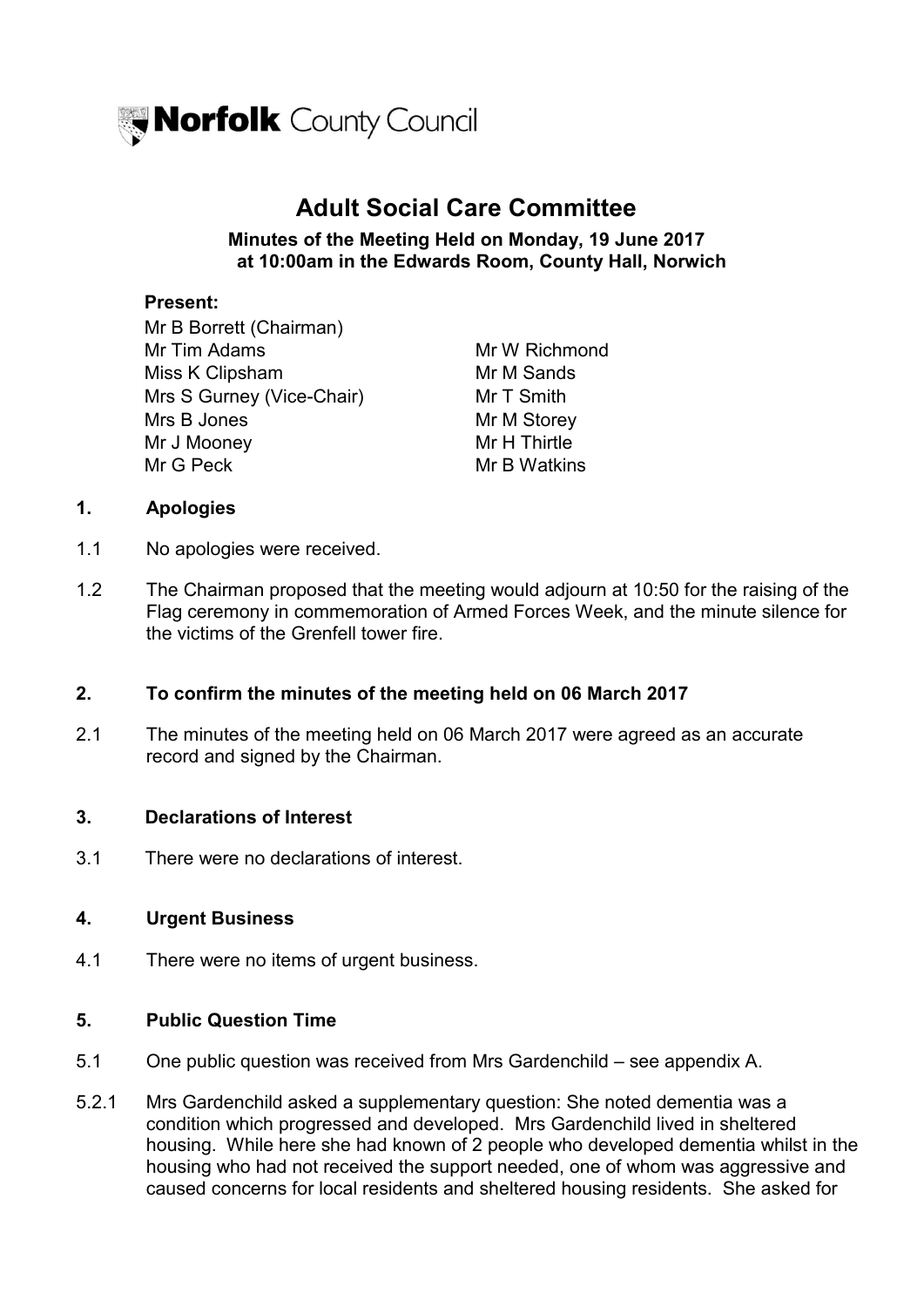reassurance that those diagnosed while in sheltered housing and the communities they lived in would receive support.

5.2.2 The Executive Director of Adult Social Care offered reassurance that it was the intention of Adult Social Care that everyone in sheltered housing and other tenures diagnosed with dementia would be offered an assessment on an individual needs basis, taking into account risks for the individual and their community.

### **6. Local Member Questions / Issues**

6.1 There were no local member questions.

## **7. Chairman's Update**

7.1 The Chairman had nothing further to add at this time.

#### **8. Update from Members of the Committee regarding any internal and external bodies that they sit on**

8.1 No updates from members were heard since appointments to bodies were due to be made at item 10 on the agenda.

## **9. Executive Director's Update**

- 9.1 The Executive Director of Adult Social Care:
	- Gave thanks and praise to volunteers and provider organisations who had supported during the recent elections;
	- Reported that during the extended purdah period, work had continued with NHS colleagues, and proposals from these discussions would be brought to the next committee meeting in July 2017;
	- Welcomed to the James Paget Hospital Trust their new Chair, Anna Davidson;
	- Noted that a new Chief Officer had been appointed to west Norfolk CCG, John Webster, and expressed thanks and best wishes on behalf of the Committee to the outgoing Chief Officer.

#### **10. Internal and External Appointments**

- 10.1.1 Mr M Sands put himself forward to be considered for Member Representative on the Norfolk Council on Aging. The Chairman proposed that he be considered for Older Peoples' Champion in line with this; Mr M Sands agreed with this proposal.
- 10.1.2 There were no proposals for Member Champion for Learning Difficulties or Member Champion for Physical Difficulty and Sensory Impairment.
- 10.1.3 It had been suggested that the Council have a dementia champion; the Chairman proposed the Committee agree this position and supported a proposal made by Mr C Foulger to be put forward for the role.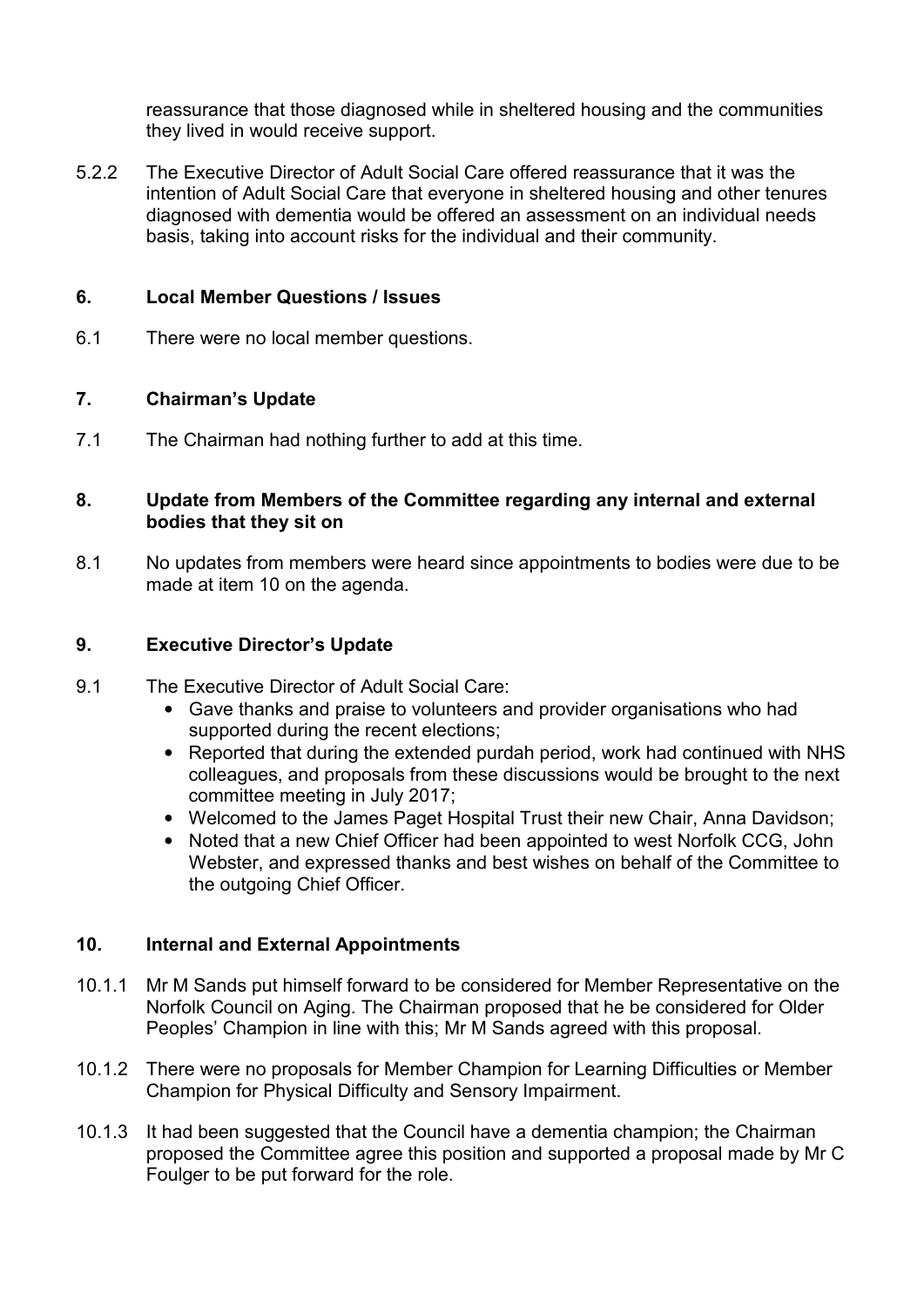- 10.1.4 Mrs K Clipsham proposed herself for the position of dementia champion.
- 10.2.1 With 7 votes for Mr C Foulger and 5 votes for Mrs K Clipsham:
	- Mr C Foulger was **DULY APPOINTED** as Member Dementia Champion.
- 10.3.1 With 13 votes in favour to 0 against, the Committee **DULY AGREED**:
	- To **APPOINT**
		- o Chairman Mr B Borrett and Vice-Chair Mrs S Gurney to the Independence Matters Enterprise Development Board;
		- o Mr M Sands as Member Representative on the Norfolk Council on Aging;
		- o Mrs J Brociek-Coulton as Members Carers Champion;
		- o Mr M Sands as Members Older Peoples' Champion;
	- To **DEFER** appointments to Member Champion for Learning Difficulties and Member Champion for Physical Disability and Sensory Impairment to the next meeting in July 2017.

# **11. Norfolk Adult Social Services – a review of the current position and issues**

- 11.1.1 The Committee received the report setting out the position for Adult Social services focussing on the main issues influencing and driving demand and costs and other pressing issues shaping direction of travel for the service in the medium term.
- 11.2.1 The Assistant Director for Strategy & Transformation clarified that funding was passed on by Norfolk County Council to support the market to move towards paying staff the national living wage.
- 11.2.2 With reference to delayed transfers of care and patient turnover, flexibility of funding was queried. The Executive Director of Adult Social Care reported that a full set of proposals for allocation of funding in 2017-18 would be reported to the Committee in July 2017. Conditions to the funding meant there was some flexibility and some limitation to its use: support the social care market; support social services unmet need; and support the NHS and discharge from hospital.
- 11.2.3 The Executive Director for Adult Social Care explained that the 3 year approach to use of funding would give less flexibility in years 2 and 3. The report did not give detail on the approach to business rates and income tax but this would be incorporated into the Adult Social Care Budget report at the meeting in July 2017.
- 11.2.4 The Care Charter had been incorporated into the home care contract and an audit of home care providers carried out. The Quality Assessment Report shown at Item 14 of the agenda indicated a high staff turnover, therefore a number of areas would be looked into further. A report would be brought to the Committee providing more information on the market and market risks.
- 11.2.5 A new service for carers was due to launch in autumn 2017, working with the Carers' Council to identify and support "hidden carers". There were 1700 carers aged 0-15 recorded in the most recent census.
- 11.3 With 13 votes in favour and 0 against, the Committee **DISCUSSED** and **AGREED**: a) the analysis and conclusions set out in section 5 of the report; b) the priorities Adult Social Care Committee and the vision in section 4.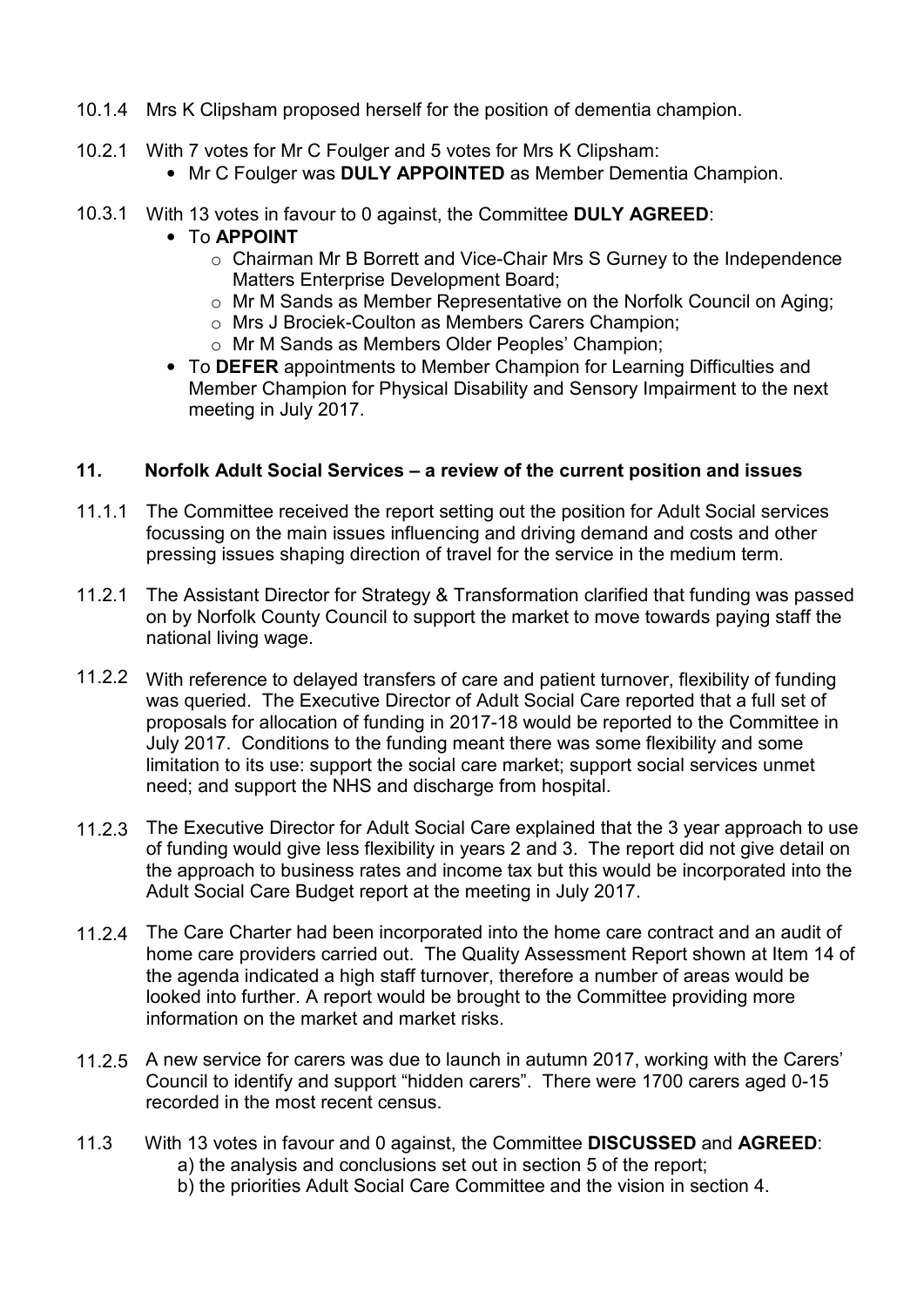## **12. Adult Social Care Finance Outturn Report Year End 2016-17**

- 12.1 The Committee **considered** the report providing a review of the budget position for the last financial year, 2016-17, based on information to the end of March 2017.
- 11.2.1 It was clarified that the reserve expenditure related to money held back in reserve until detail had been known about the budget required for items such as the care market.
- 11.2.2 Progress with the Better Care Fund agreement with Clinical Commissioning Groups was queried. The 3 year agreement made in 2016-17 was reflected in the figures.
- 11.2.3 The figure of £8m owed to Norfolk County Council by the Clinical Commissioning Groups was queried. The Assistant Director of Finance clarified this debt was due to be worked through this year, 2017, and allowances had been made in the budget.
- 11.3 The meeting adjourned at 10:51am for the flag raising ceremony and minute silence and reconvened at 11:15am.
- 11.4.1 Finance Business Partner (Children's Services) **agreed** to obtain more detailed clarification regarding the underspend noted in the budget for management finance and HR discussed on page 29 of the report.
- 11.4.2 Variance in cost of hired transport was noted; targets to tackle and reduce spend had been set as reported to the Committee in March 2017.
- 11.5 With 13 votes in favour and 0 against, the Committee **DULY AGREED**: a) The outturn position for 2016-17 Revenue Budget of an overspend of £4.399m; b) The outturn position for the 2016-17 Capital Programme
- 11.6 The Executive Director for Adult Social Care gave an update on the budget forecast; the forecast was within budget for spend on purchase of care, which was because Adult Social Care were forecasting to achieve a slightly higher level of income and were expecting to deliver savings in full. There was however a need to mitigate some of the financial risks that the service was facing including managing costs arising changes to service and some home closures, as well as recognising the ongoing risks in relation to demand management and the forecast provision would take account of this.

## **13. Performance Management report**

- 13.1.1 The Committee received the report presenting performance against the committee's vital signs indicators.
- 13.1.2 The Delivery Manager gave background to the report.
	- Benchmarking data would be received in around October;
	- Delayed transfers of care had worsened;
	- The number of people aged 65+ permanently admitted to residential care had increased; this was related to delayed transfers of care;
	- Performance remained challenging related to people with learning disabilities and with mental health conditions in paid employment.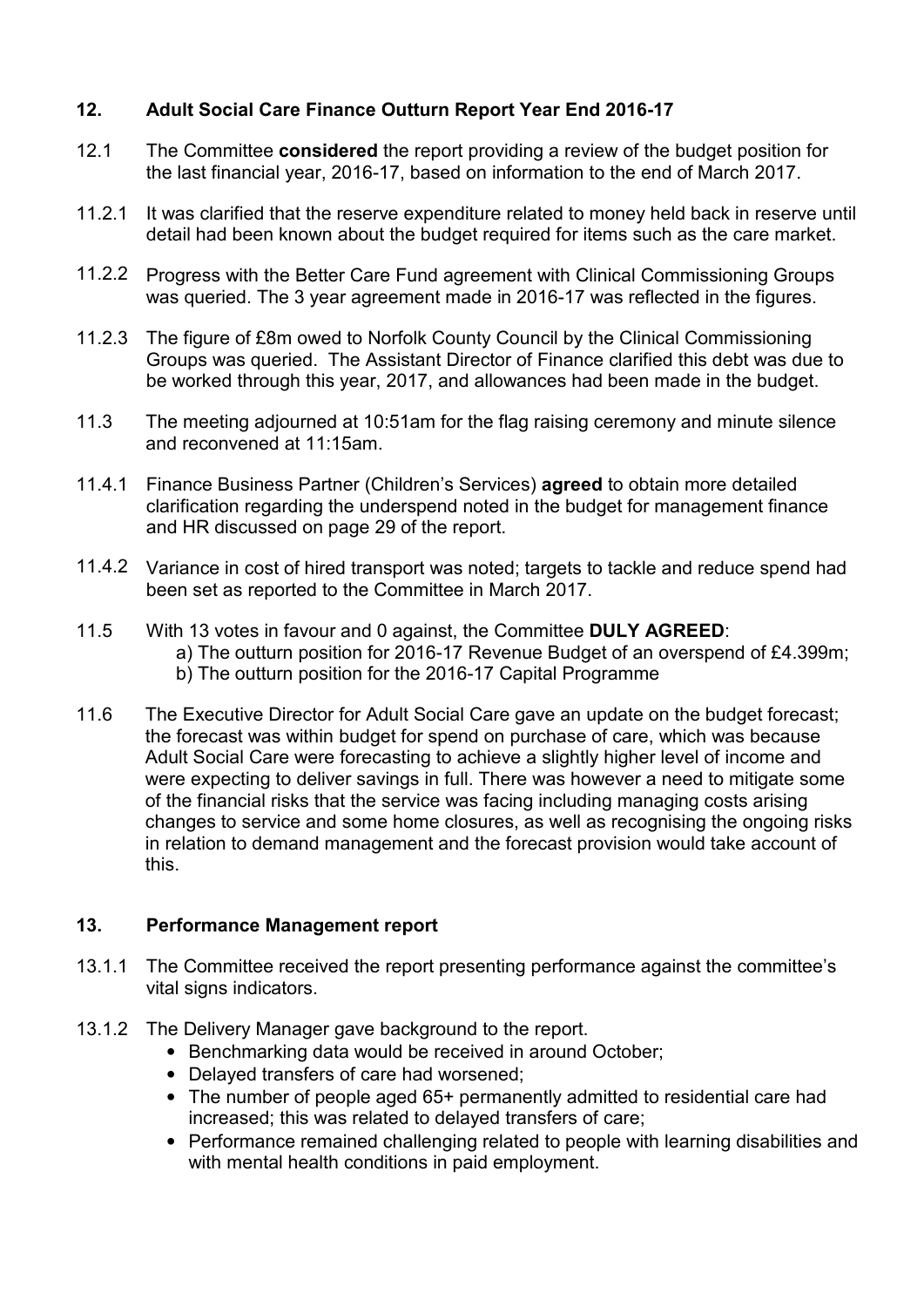- 13.2.1 Delayed transfers of care at the Norfolk and Norwich University Hospital were similar to other hospitals in Norfolk but had increased significantly in 2016; the cause was being looked into. Delayed transfers of care had increased across the country. The Acting Director of Integrated Commissioning **agreed** to circulate figures to Members. The Chairman requested assurance that reporting at all three hospitals was the same, however it was noted this was not the case at that time.
- 13.2.2 The Assistant Director of Social Work confirmed that NHS teams worked closely with social work teams, meeting daily to discuss patients on the social work pathway and delayed transfers; referrals from hospitals to social work teams were prioritised.
- 13.2.3 The closure of the Henderson ward was discussed and Members felt that similar provision would be beneficial. The Executive Director of Adult Social Care reported that proposals for accommodation based reablement services would be considered.
- 13.3 With reference to section 3 of the report, for each vital sign that had been reported on an exceptions basis, with 13 in favour and 0 against when taken en-bloc, the Committee:

a. **DISCUSSED** and **AGREED** the performance data;

b. **AGREED** the actions to address performance in the vital signs report cards; c. **AGREED** to **DELEGATE** to the Director the submission of data for statutory returns;

d. **AGREED** to **RECEIVE** a report in September 2017 showing targets for 2017/20.

#### **14. Risk Management**

- 14.1.1 The Committee received the report presenting the full departmental risk register for information on the department's risks.
- 14.1.2 RM14237 "Deprivation of Liberty Safeguarding" was discussed; the Assistant Director of Social Work was confident that risks were prioritised appropriately, and reported that Norfolk was the first Council to electronically record issues to support effective risk monitoring.
- 14.1.3 A report on the strengths based approach which had been rolled out to Social Works Teams, called signs of wellbeing, would be brought to the Committee in September.
- 14.1.4 RM13926, "Failure to meet budget savings" was discussed and queried whether this risk would impact on other areas. It was not felt it would and it was recognised that it may take time for culture change to positively impact on this risk rating.
- 14.1.5 It was clarified that suggestions for new risks or risk removals made by the Senior Management Team would be brought to Committee as recommendations for agreement before being added to or removed from the risk register.
- 14.2 With 13 votes in favour to 0 against, the Committee **DISCUSSED** and **AGREED** the risk register as set out in Appendix A of the report.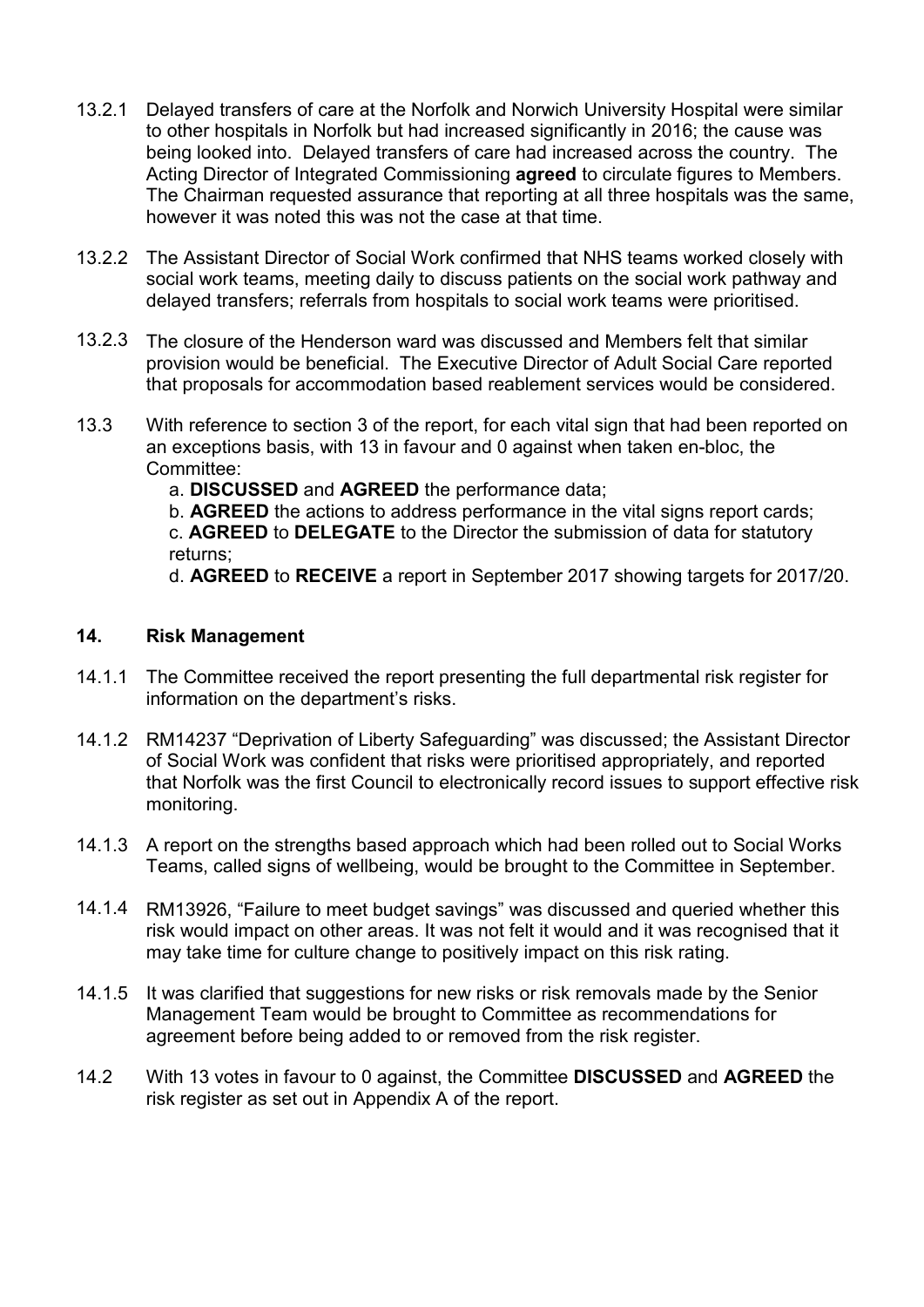# **15. Adult Social Care Annual Quality Report 2016/17**

- 15.1.1 Members received the report outlining and containing the annual quality report, setting out the detail and the strategy for further improvement.
- 15.2.1 The "requires improvement to good programme" had brought about improvement in quality of the home care sector, with Norfolk now 49th out of 152 local authorities.
- 15.2.2 A regional ADASS (Association of Directors of Adult Social Services) expert was due to be brought in to evaluate contract management and quality assurance capacity to support quality improvement. There were no cost implications as ADASS was a regional resource.
- 15.2.3 The quality team acted on safeguarding issues where provider performance was a significant factor; a slight but not significant increase in quality assurance related to safeguarding had been seen. Poor leadership was the main area in which providers scored low in inspections.
- 15.2.4 In the event of serious issues related to provider quality the Council could suspend placements and take action. For less serious issues, the quality team worked closely with the CQC and providers to support return to quality care.
- 15.2.5 Risk scores were evaluated using an electronic system into which all reports related to providers were uploaded, allowing resources to be focussed on those who needed it; 7 in 10 providers did not need support from Norfolk County Council.
- 15.2.6 A new suite of self-evaluation resources and tools were due to be developed.
- 15.2.7 Formal monitoring of outcomes by engaging with service users had been introduced in home care; full analysis of this would be brought to a future meeting however it was noted that the approval rating was 92%.
- 15.2.8 Clarification underneath graphs and tables of "other" was requested on future reports.
- 15.2.9 The timescales for the remaining CQC inspections were unknown.
- 15.2.10 Officers **agreed** to look into the definition of how many people could live with a carer before they would need to be registered as a provider.
- 15.3 With 13 votes in favour and 0 against when taken en-bloc the Committee: a) **CONSIDERED** the findings presented and **AGREED** to publish the annual quality report; b) **AGREED** to a further detailed briefing on the care market.

The meeting finished at 12:14

#### **Bill Borrett, CHAIRMAN, Adult Social Care Committee**



If you need this document in large print, audio, Braille, alternative format or in a different language please contact 0344 800 8020 or 0344 800 8011 (textphone) and we will do our best to help.